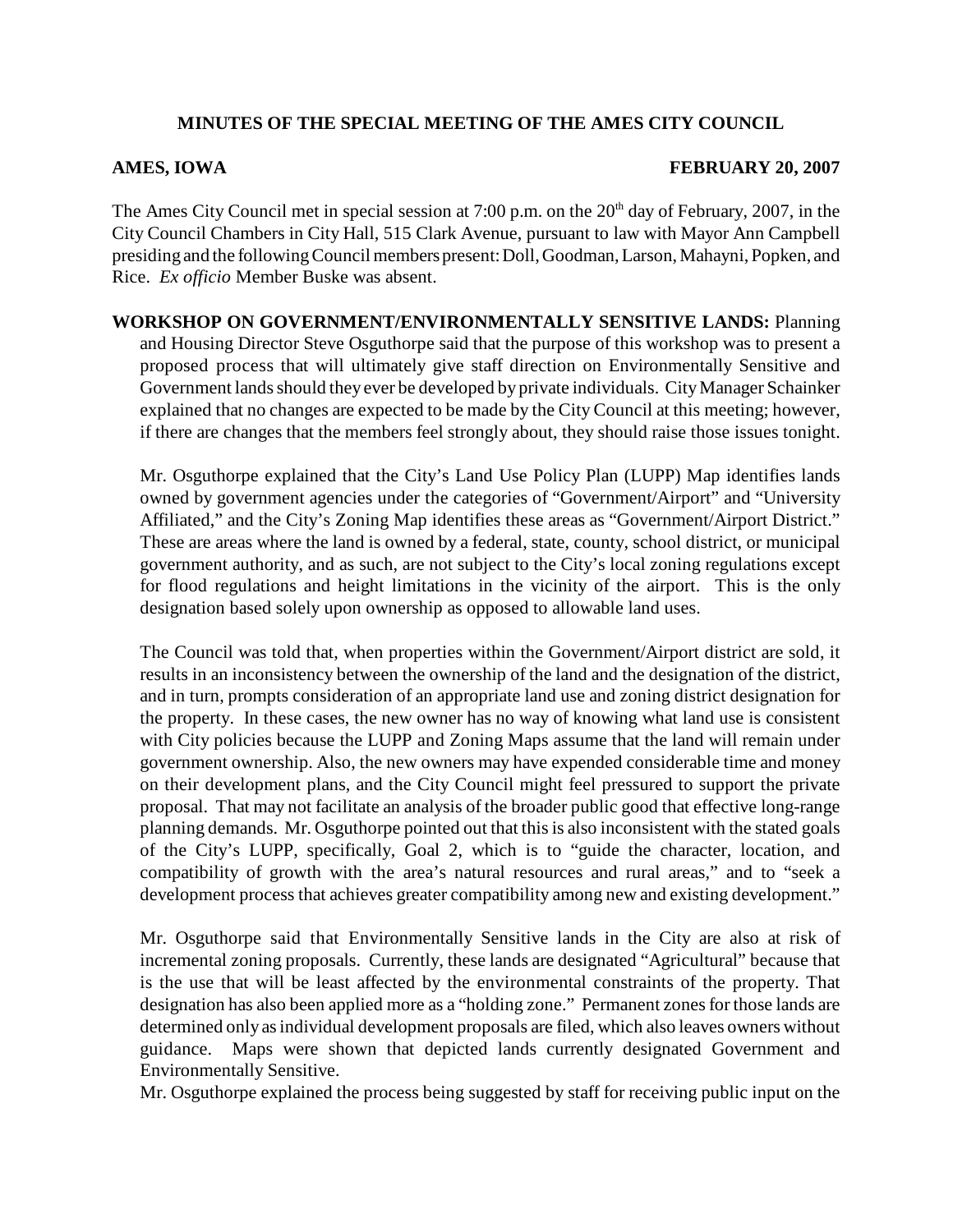potential map changes, as follows:

- 1. Draft LUPP Map that includes both existing land uses and proposed land uses for all Government/Environmentally Sensitive lands and Environmentally Sensitive Lands Overlay Map will be presented.
- 2. The Maps will be presented to the University and the School District for their input and comments (to occur in March).
- 3. Workshop with the Planning & Zoning Commission for comments, suggestions, and refinements (to occur in April).
- 4. Hold an "Open House" for the present maps to the public (Fall 2007).
- 5. Follow-up workshop with City Council to discuss results of the open house, finalize language, and move towards adoption of changes.

Mr. Osguthorpe reviewed the proposed land use designations for the current Government/Environmentally Sensitive lands. He said that, as a part of this process, staff hopes to develop language in the LUPP that gives the criteria for the designation of land use.

Council Member Larson asked to know, other than Government lands, what other changes on privately held lands had occurred. Planner Benson stated that the designations for the private lands had not changed, and it was not the intention of this process to cause a massive number of private-property rezonings. Council Member Mahayni pointed out that the land use would not change until the parcels in question change hands, and at that time, the zoning and land use would be closely analyzed.

Mr. Benson advised that, in the Urban Fringe Plan, four different designations comprise "Natural Areas;" that is not the case on the LUPP Map. He reminded the Council that the Urban Fringe Plan addresses lands outside the City limits.

Council Member Popken asked to know the definition of Environmentally Sensitive land. Mr. Benson said that the Land Use Policy Plan contains the definition; it is based on land characteristics. Council Member Larson pointed out that it is very important for the designation to be clearly defined so that future land owners know exactly what the criteria are for that land. Council Member Doll read the definition, as listed in the LUPP.

Terry Lewis, 2216 North Dakota, Ames, asked to know the difference between the Greenway designation and the Environmentally Sensitive designation, specifically alluding to the north and south sides of Onion Creek. In Mr. Lewis' opinion, both sides of the Creek should bear the same designation. Mr. Osguthorpe pointed out that the designations being depicted on the maps being shown were taken directly from the City's current LUPP. According to Planner Benson, the Greenway designation carries different standards.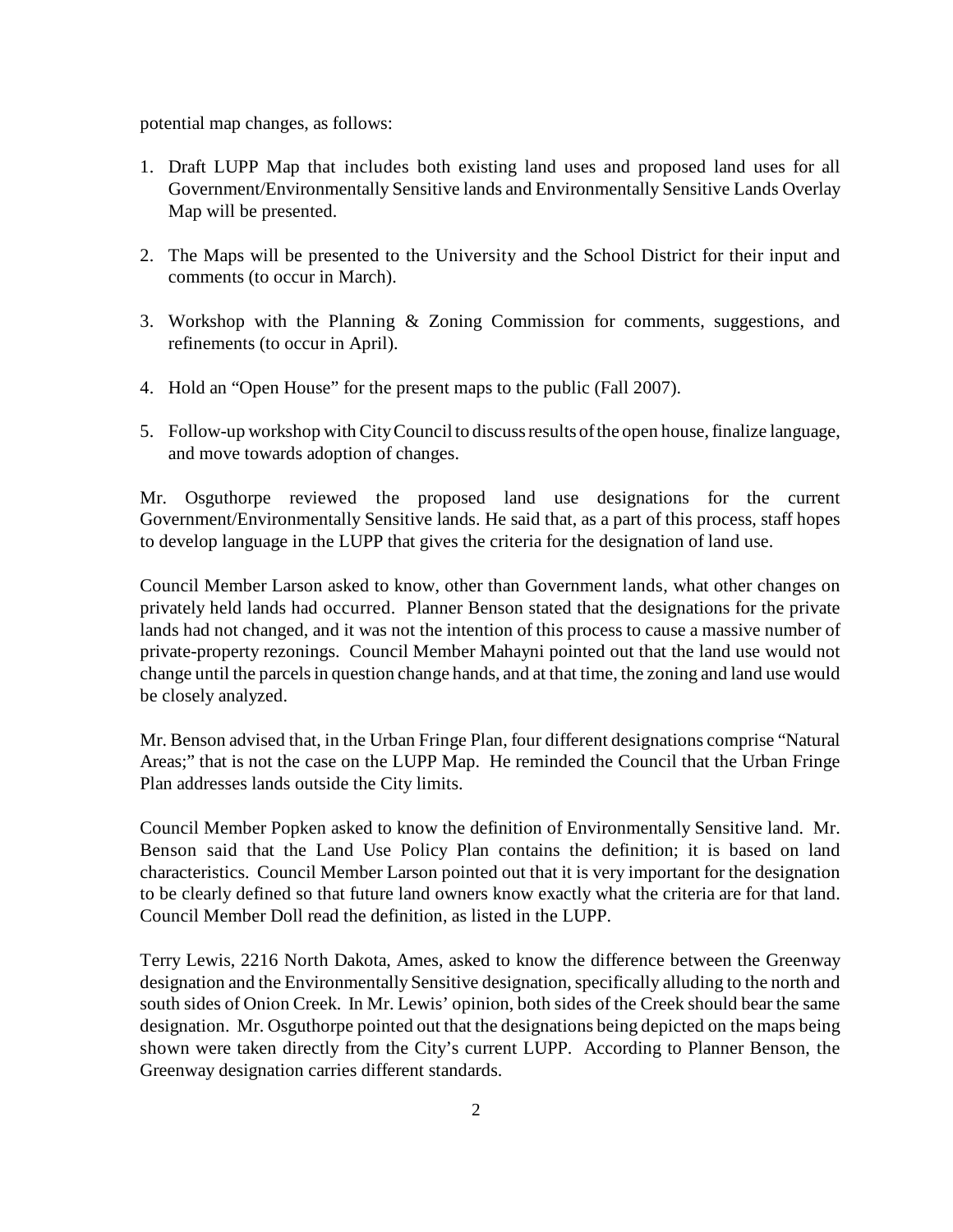Council Member Popken indicated that Government lands can also be designated as Environmentally Sensitive. On the current maps, there are lands that are owned by a governmental entity that don't reflect an Environmentally Sensitive designation. Planner Benson stated that policies needed to be developed for Environmentally Sensitive land.

Mayor Campbell announced that she had contacted the School District President in an attempt to ascertain available dates for a joint meeting. She suggested that the workshop on March 20 be used for this purpose.

Council Member Goodman recommended that the area near the old Middle School be zoned High-Density Residential, rather than Highway-Oriented Commercial, as he believed it was a priority of the City Council to limit strip development. Mayor Campbell suggested that that type of discussion wait until the Council's joint meeting with the School District, since it owns the land in question.

Moved by Goodman, seconded by Popken, to designate the small area east of Wendy's Restaurant over to Wilmoth Avenue as High-Density Residential, rather than Highway-Oriented Commercial. Vote on Motion: 3-3. Voting aye: Doll, Goodman, Popken. Voting nay: Larson, Mahayni, Rice. Mayor voted nay to break the tie. Motion failed.

Moved by Popken, seconded by Goodman, to direct staff to make recommendations for Governmental lands that should be designated as Environmentally Sensitive. Vote on Motion: 5-1. Voting aye: Doll, Goodman, Mahayni, Popken, Rice. Moving nay: Larson.

Motion declared carried.

Moved by Rice, seconded by Doll, to support the process proposed by the staff to gain input on the draft map changes. Vote on Motion: 6-0. Motion declared carried unanimously.

**COMMENTS:** Moved by Mahayni, seconded by Doll, to refer to staff the letter from Bette H. King dated February 11, 2007, regarding snow removal from circular areas. Vote on Motion: 6-0. Motion declared carried unanimously.

Moved by Larson, seconded by Rice, to refer to staff a letter from Civil Design Advantage dated February 1, 2007, requesting revision to the CCR Zone Development Standards related to building height.

Vote on Motion: 6-0. Motion declared carried unanimously.

**ADJOURNMENT:** Moved by Larson, seconded by Popken, to adjourn the meeting at 8:26 p.m.